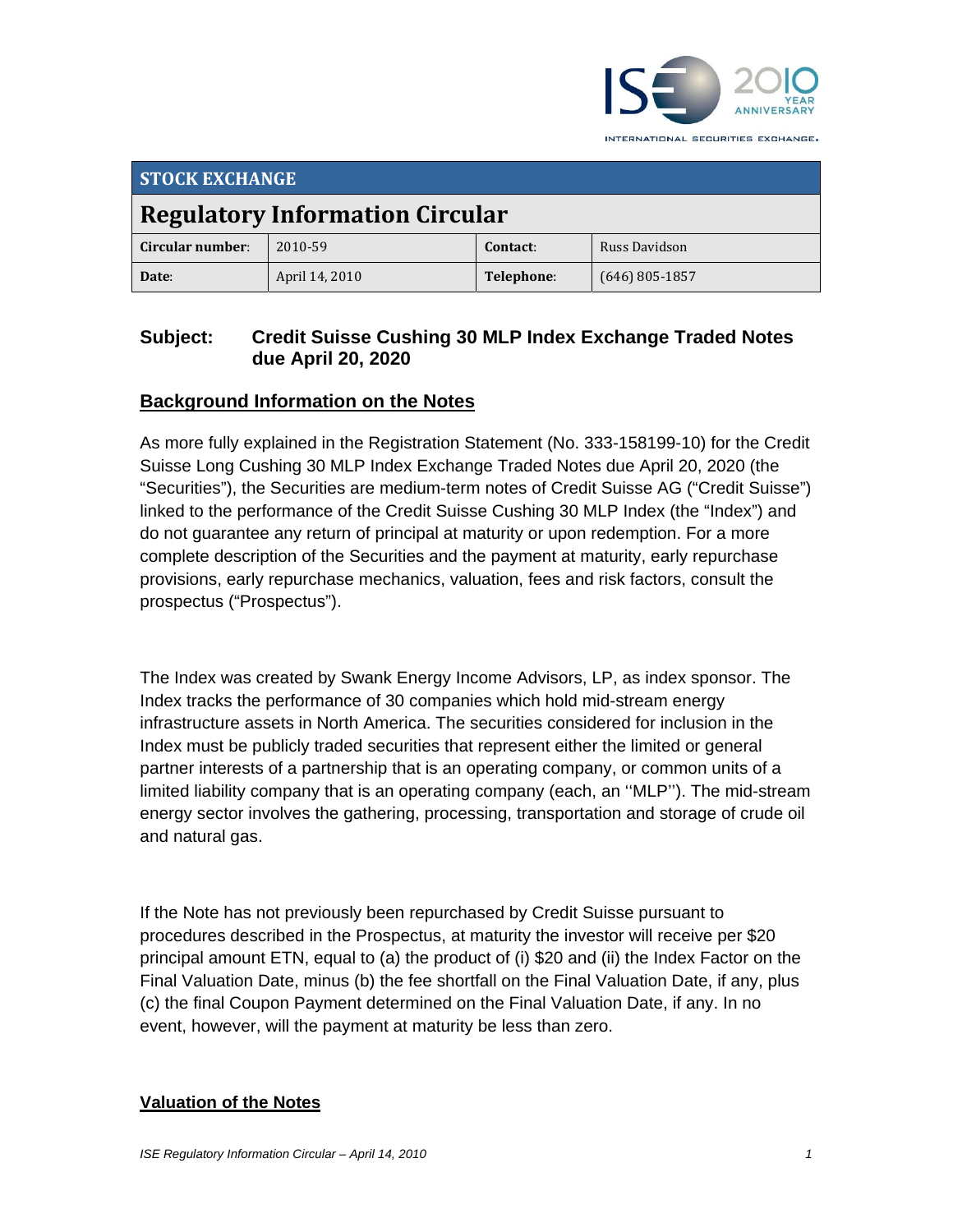

According to the Prospectus, an intraday "Indicative Note Value" meant to approximate the intrinsic economic value of the ETN will be published under the symbol MLPN.IV.

### **Investment Risks**

The Notes are unsecured indebtedness of Credit Suisse and are not secured debt and are subject to the credit risk of the issuer. The Notes are riskier than ordinary unsecured debt securities. The return on the Notes is linked to the performance of the Index. Additional risks include the following:

- The Notes are not principal protected and investors may lose all or a significant portion of their investment in the Notes.
- Even if the Level of the Index at maturity or upon repurchase by Credit Suisse exceeds the initial index level, investors may receive less than the principal amount of their Notes.
- The closing level of the Index on the final valuation date or another valuation date may be less than the level of the Index on the maturity date, on a repurchase date, or at other times during the term of the Notes.
- There are restrictions on the minimum number of Notes investors may offer to Credit Suisse for repurchase.
- Investors will not know the Daily Repurchase Value they will receive at the time an election is made to repurchase the Notes.
- Credit Suisse may repurchase the Notes at its option.
- Investors are not guaranteed a coupon payment on any coupon valuation date.
- The market value of the Notes may be influenced by many unpredictable factors.
- MLPs are concentrated in the energy industry.
- The issuer and its affiliates may have economic interests adverse to those of the holders of the Notes.
- The liquidity of the market for the Notes may vary materially over time.
- If a market disruption event has occurred or is continuing on a valuation date, the calculation agent will postpone the valuation date (and the applicable maturity date or a repurchase date) and will determine the closing level of the Index applicable to such valuation date.
- The Notes do not pay fixed periodic interest payments.
- Hedging activity may affect the value of the constituent MLPs and therefore the market value of the Notes.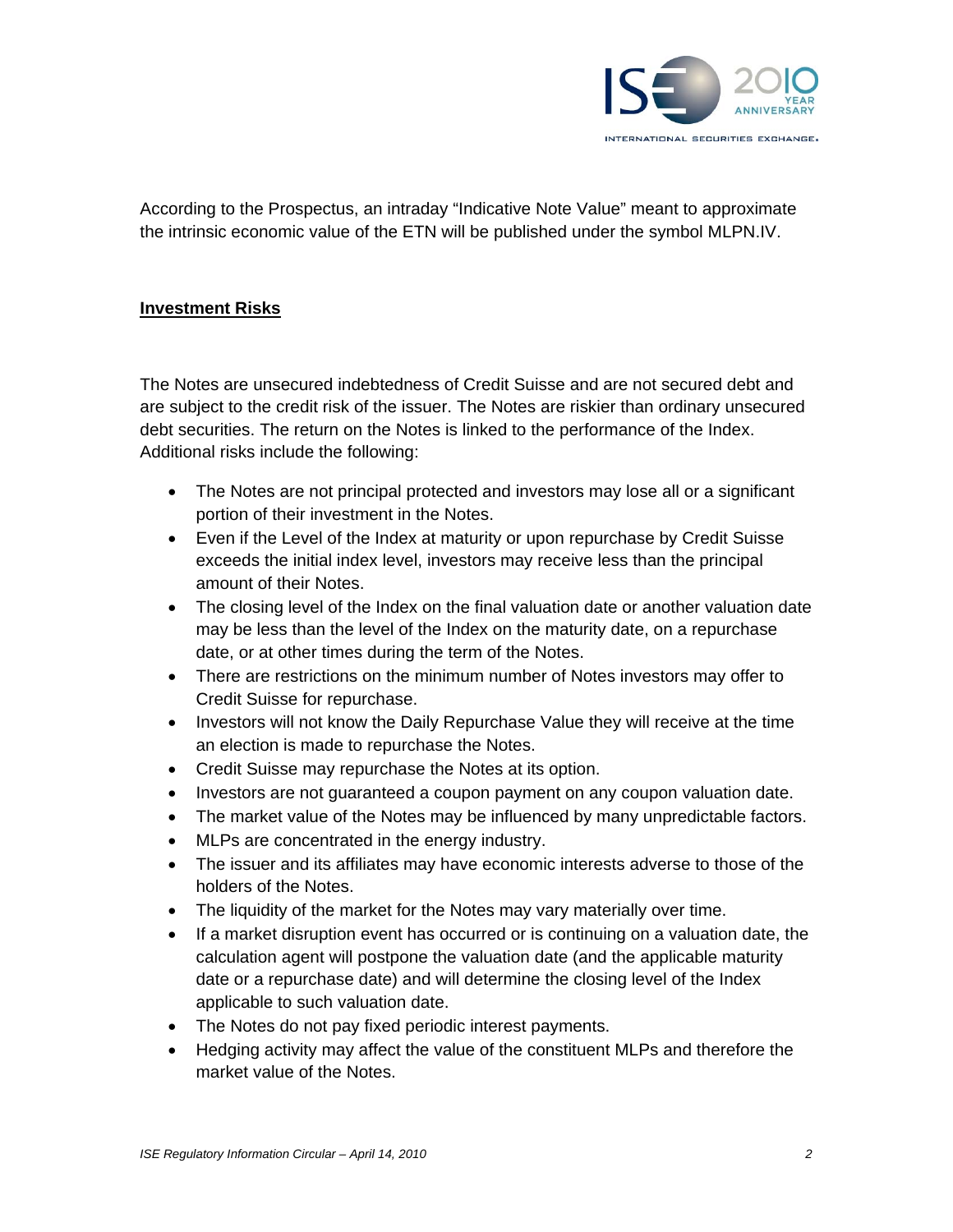

- The policies of the Index Sponsor and any changes thereto that affect the composition and valuation of the Index could affect the amount payable on the Notes and their market value.
- One or more constituent MLPs may be substituted with other MLPs under certain circumstances.

Additional risks are disclosed in the Prospectus.

### **Exchange Rules Applicable to Trading in the Notes**

The Notes are considered equity securities, thus rendering trading in the Notes subject to the Exchange's existing rules governing the trading of equity securities.

### **Trading Hours**

Trading in the Notes on ISE is on a UTP basis and is subject to ISE equity trading rules. The Notes will trade from 8:00 a.m. until 8:00 p.m. Eastern Time. Equity Electronic Access Members ("Equity EAMs") trading the Notes during the Extended Market Sessions are exposed to the risk of the lack of the calculation or dissemination of underlying index value or intraday indicative value ("IIV"). For certain derivative securities products, an updated underlying index value or IIV may not be calculated or publicly disseminated in the Extended Market hours. Since the underlying index value and IIV are not calculated or widely disseminated during Extended Market hours, an investor who is unable to calculate implied values for certain derivative securities products during Extended Market hours may be at a disadvantage to market professionals.

## **Trading Halts**

ISE will halt trading in the Notes in accordance with ISE Rule 2101(a)(2)(iii). The grounds for a halt under this Rule include a halt by the primary market because it stops trading the Notes and/or a halt because dissemination of the IIV or applicable currency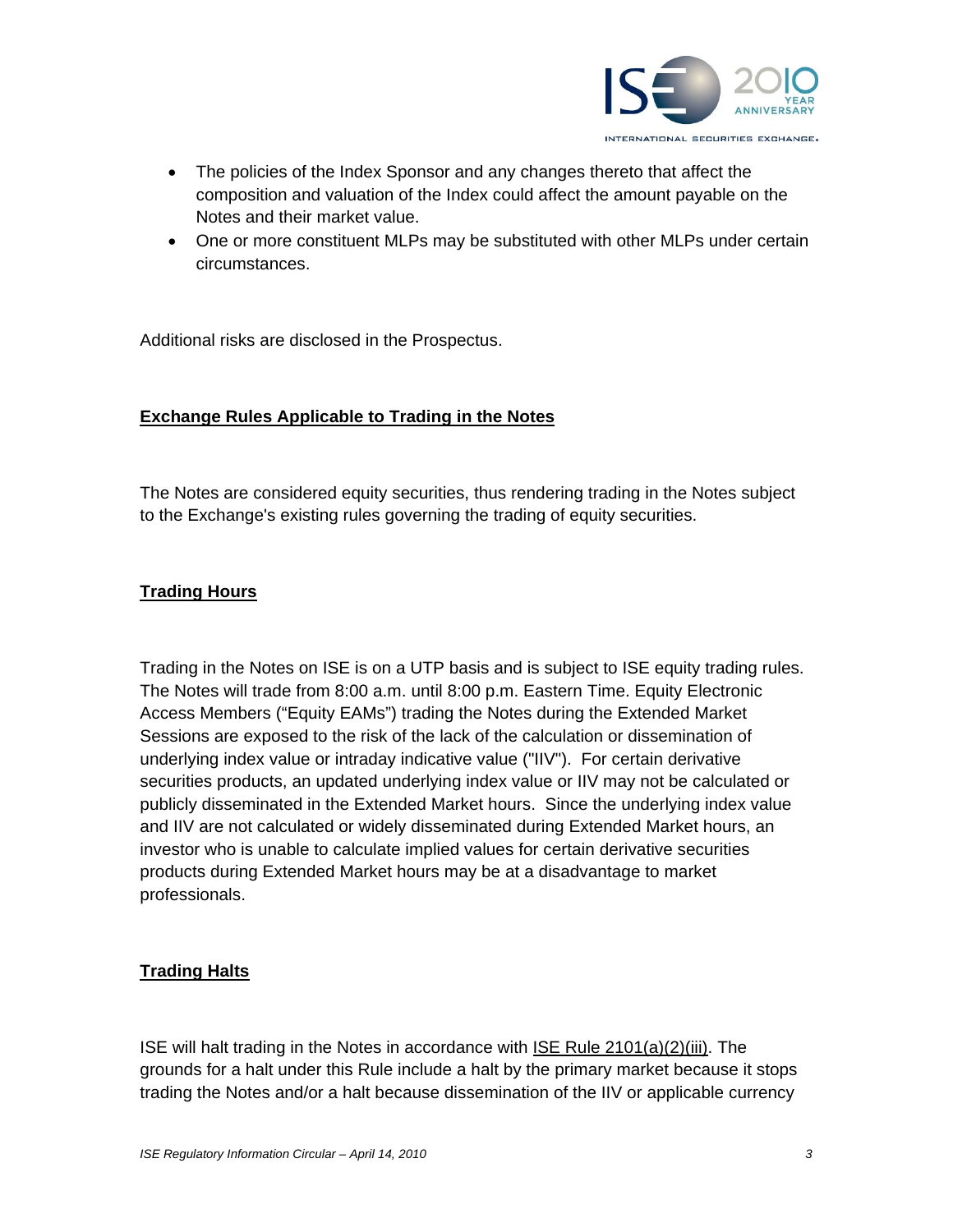

spot price has ceased, or a halt for other regulatory reasons. In addition, ISE will stop trading the Notes if the primary market de-lists the Notes.

#### **Delivery of a Prospectus**

Pursuant to federal securities laws, investors purchasing Notes must receive a prospectus prior to or concurrently with the confirmation of a transaction. Investors purchasing Notes directly from the Fund (by delivery of the Deposit Amount) must also receive a prospectus.

Prospectuses may be obtained through the Distributor or on the Fund's website. The Prospectus does not contain all of the information set forth in the registration statement (including the exhibits to the registration statement), parts of which have been omitted in accordance with the rules and regulations of the SEC. For further information about the Fund, please refer to the Trust's registration statement.

### **No-Action Relief Under Federal Securities Regulations**

The Securities and Exchange Commission has issued no-action relief from certain provisions of and rules under the Securities Exchange Act of 1934 (the "Exchange Act"), regarding trading in Deutsche Bank AG Exchange-Traded Notes (SEC Letter dated October 17, 2007) for securities with structures similar to that of the Securities described herein (the "Letter"). Credit Suisse represents that it is relying upon the Letter. As what follows is only a summary of the relief outlined in the Letter, the Exchange also advises interested Equity EAMs to consult the Letter, available at www.sec.gov, for more complete information regarding the matters covered therein.

### **Regulation M Exemptions**

Generally, Rules 101 and 102 of Regulation M is an anti-manipulation regulation that, subject to certain exemptions, prohibits a "distribution participant" and the issuer or selling security holder, in connection with a distribution of securities, from bidding for, purchasing, or attempting to induce any person to bid for or purchase, any security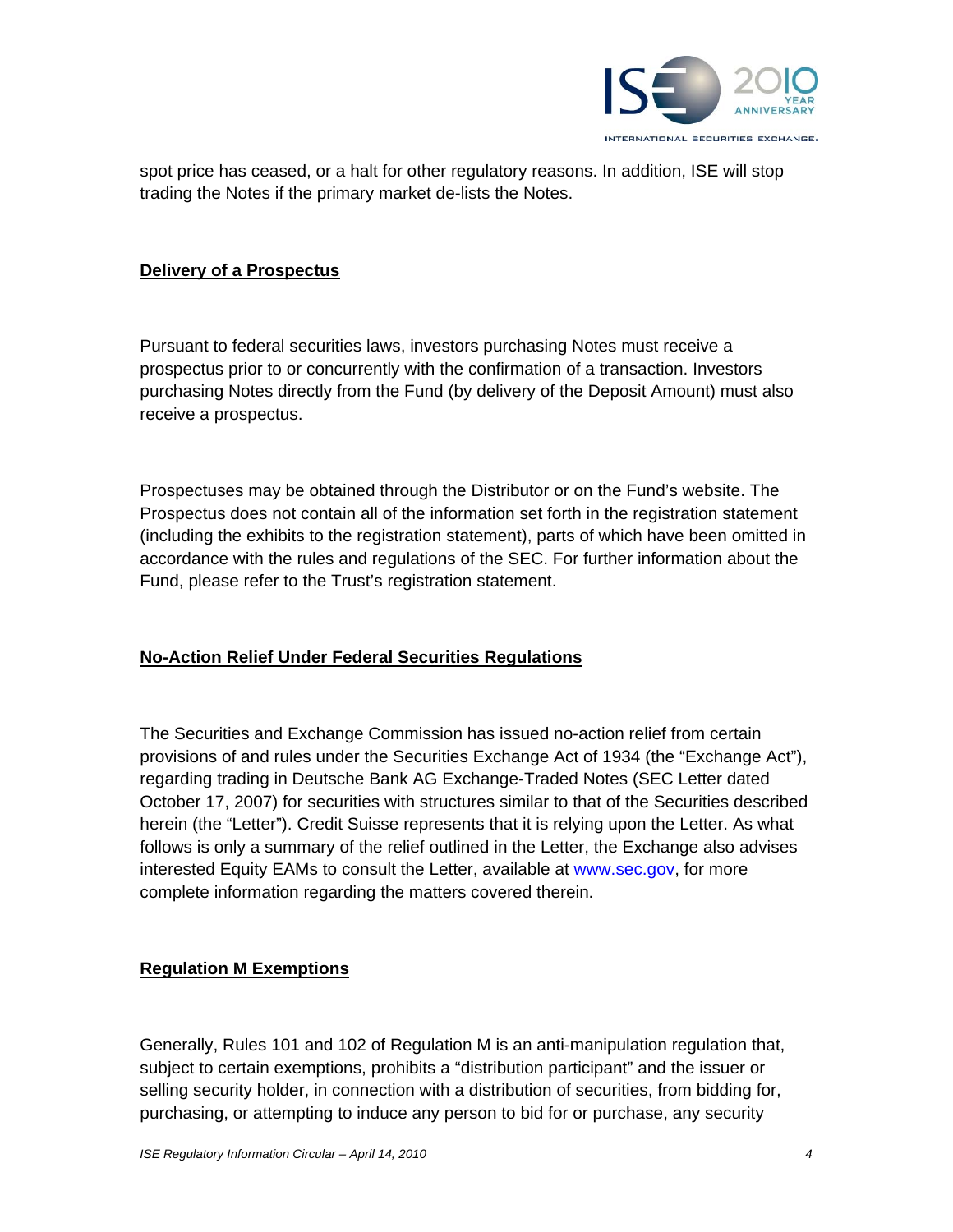

which is the subject of a distribution until after the applicable restricted period, except as specifically permitted in Regulation M. The provisions of the Rules apply to underwriters, prospective underwriters, brokers, dealers, and other persons who have agreed to participate or are participating in a distribution of securities, and affiliated purchasers of such persons.

The Letter states that the SEC Division of Trading and Markets will not recommend enforcement action under Rule 101 of Regulation M against persons who may be deemed to be participating in a distribution of the notes to bid for or purchase the notes during their participation in such distribution.

Rule 102 of Regulation M prohibits issuers, selling security holders, or any affiliated purchaser of such person from bidding for, purchasing, or attempting to induce any person to bid for or purchase a covered security during the applicable restricted period in connection with a distribution of securities affected by or on behalf of an issuer or selling security holder. Rule 100 of Regulation M defines "distribution" to mean any offering of securities that is distinguished from ordinary trading transactions by the magnitude of the offering and the presence of special selling efforts and selling methods.

The Letter states that the SEC Division of Trading and Markets will not recommend enforcement action under Rule 102 of Regulation M, thus permitting the Issuer and its affiliated purchasers to redeem the Notes.

## **Section 11(d)(1) of the Exchange Act; Exchange Act Rule 11d1-2**

Section 11(d)(1) of the Act generally prohibits a person who is both a broker and a dealer from effecting any transaction in which the broker-dealer extends credit to a customer on any security which was part of a new issue in the distribution of which he participated as a member of a selling syndicate or group within thirty days prior to such transaction.

The Letter states that the SEC Division of Trading and Markets will not recommend enforcement action under Section 11(d)(1) of the Exchange Act against broker-dealers who treat the notes, for purposes of Rule 11d1-2 as "securities issued by a registered open-end investment company as defined in the Investment Company Act" and thereby, extend credit or maintain or arrange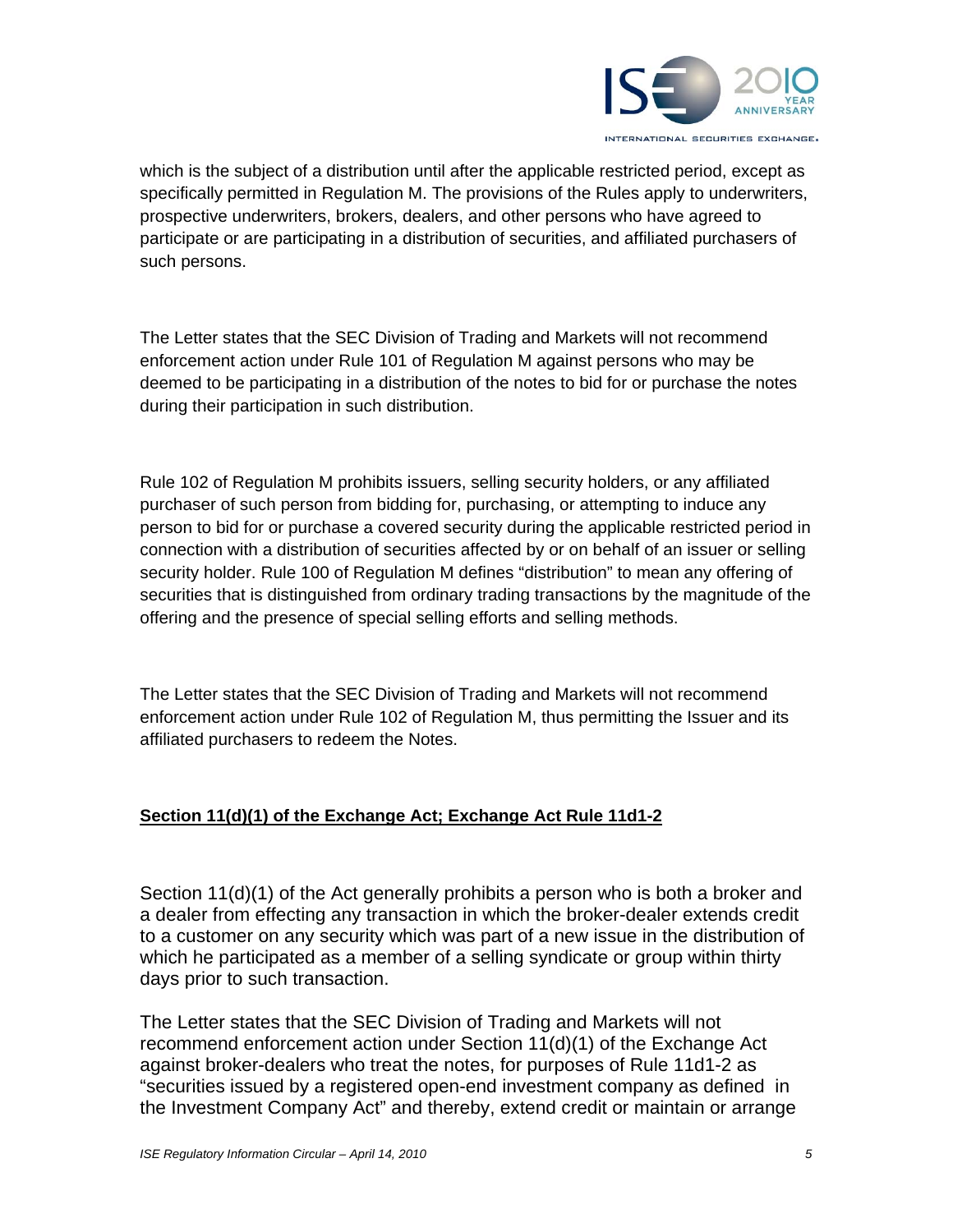

for the extension or maintenance of credit on the notes that have been owned by the persons to whom credit is provided for more than 30 days, in reliance on the exemption contained in the rule.

**This Regulatory Information Circular is not a statutory Prospectus. Equity EAMs should consult the Trust's Registration Statement, SAI, Prospectus and the Fund's website for relevant information.**